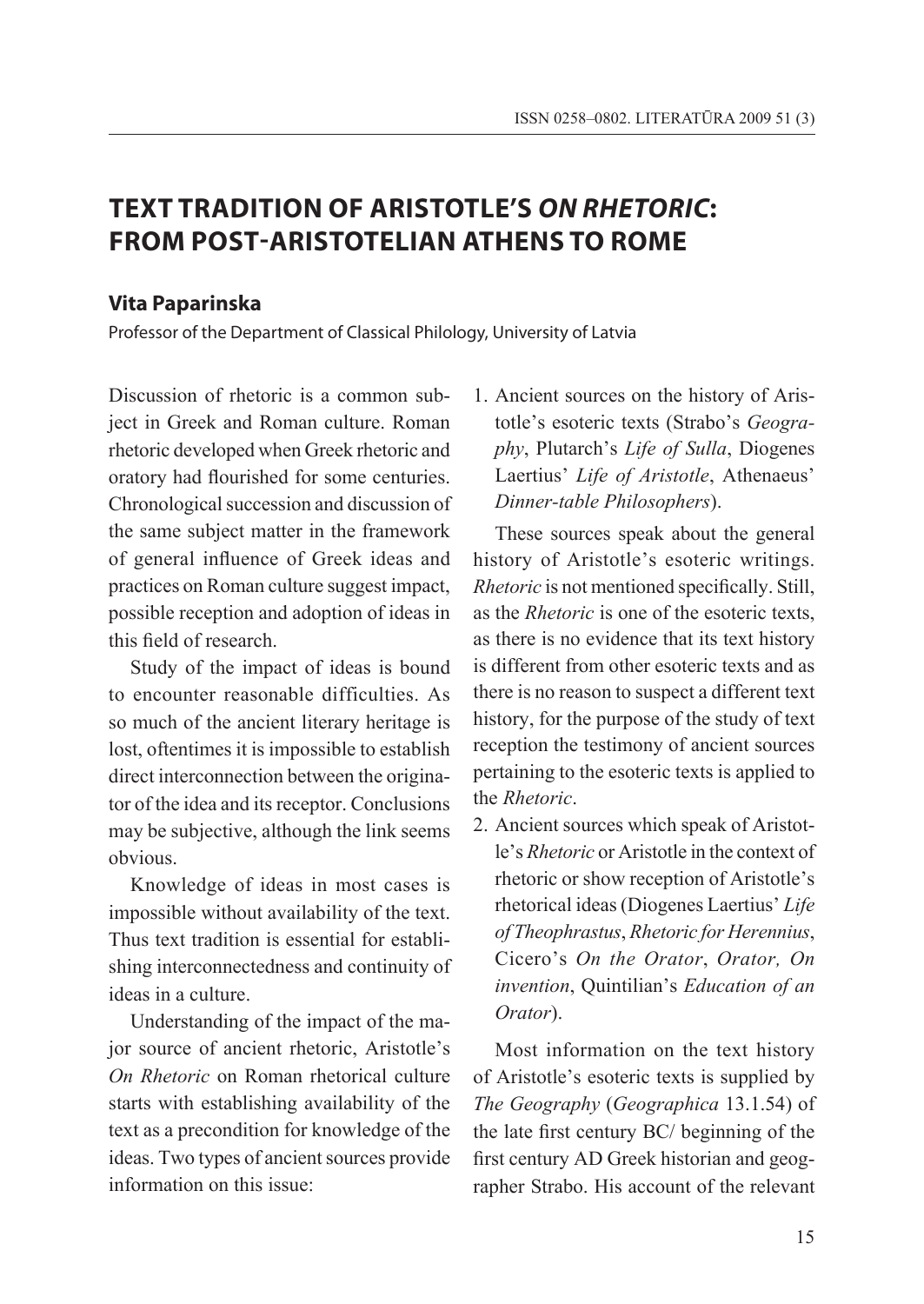events covers approximately 250 years. Another a hundred years later source – the biography of Sulla by the historian Plutarch (*Sulla* 26.1–2) – on general lines agrees with Strabo's information and provides specific details on a late episode of the text history.

About a century separates Strabo from the facts he describes. Although this time distance makes one question the reliability of the account, some facts seem to prove verity of the information, at least on the basic fact level. *First*, concerning Aristotle's *On Rhetoric*, testimony of the sources is confirmed by facts – till the middle of the first century BC there is no evidence in Roman rhetorical writings about direct knowledge of Aristotle's *On Rhetoric*. *Secondly*, Strabo studied Aristotle's philosophy with Boethus of Sidon (Strabonis *Geographica* 16.24) whose teacher was Andronicus of Rhodes, the publisher of Aristotle's texts in Rome. Thus Strabo could have had insider's information on the major phases of the text history.

Strabo starts his account of the history of Aristotelian texts with the departure of Aristotle from Athens (323 BC). Aristotle bequeathed both his library and his school to his student Theophrastus. Diogenes Laertius mentions the same fact and adds that Theophrastus was the supervisor of the Lycaeum for 35 years and under Theophrastus' supervision the school flourished – it numbered about 2000 students (Diogenis Laertii *Vita Theophrasti* 5.36).

The text history of *On Rhetoric* after Aristotle's departure from Athens could be established from two facts: *first*, the adoption of Aristotelian ideas on rhetoric in his successors', especially in Theophrastus' writings and *secondly*, practical application of the text in the study process of the Lycaeum. There is very little information about both.

The theoretical writings of Aristotle's closest successor, Theophrastus, are lost. Diogenes Laertius in the biographical sketch of Theophrastus enumerates more than twenty of his works, including a *On Rhetoric*. The titles of Theophrastus' writings show that he wrote on the three kinds of speeches, enthymemes, proof, paradeigmata, maxims, narration, style, delivery. Theophrastus seems both to have followed Aristotle's views on rhetoric and worked out in more detail some themes Aristotle had briefly outlined, e.g. style. Aristotle in the third book of *On Rhetoric* had indicated that style should be clear, appropriate, neither high nor low, but Theophrastus was the first, as Cicero argues, to speak of four virtues of style – correctness, clarity, propriety, ornamentation (Ciceronis *Orator* 79).

As to the application of Aristotle's *On Rhetoric* in study process, there is no evidence that it was used in the Lycaeum either during Aristotle's lifetime or later<sup>1</sup>. Certainly, *argumentum a silentio* is not a proof of the opposite. In 1888 the English scholar Richard Shute expressed an opinion which is nowadays generally accepted. Namely, during Aristotle's lifetime his ideas reached the Lycaeum audience in verbal form. After Aristotle's departure, at least during Theophrastus' supervision, studies

 $1$  G. A. Kennedy, "The Composition and Influence of Aristotle's Rhetoric", *Essays on Aristotle's Rhetoric,*  Berkeley, Los Angeles & London: University of California Press, 1996, 417–418.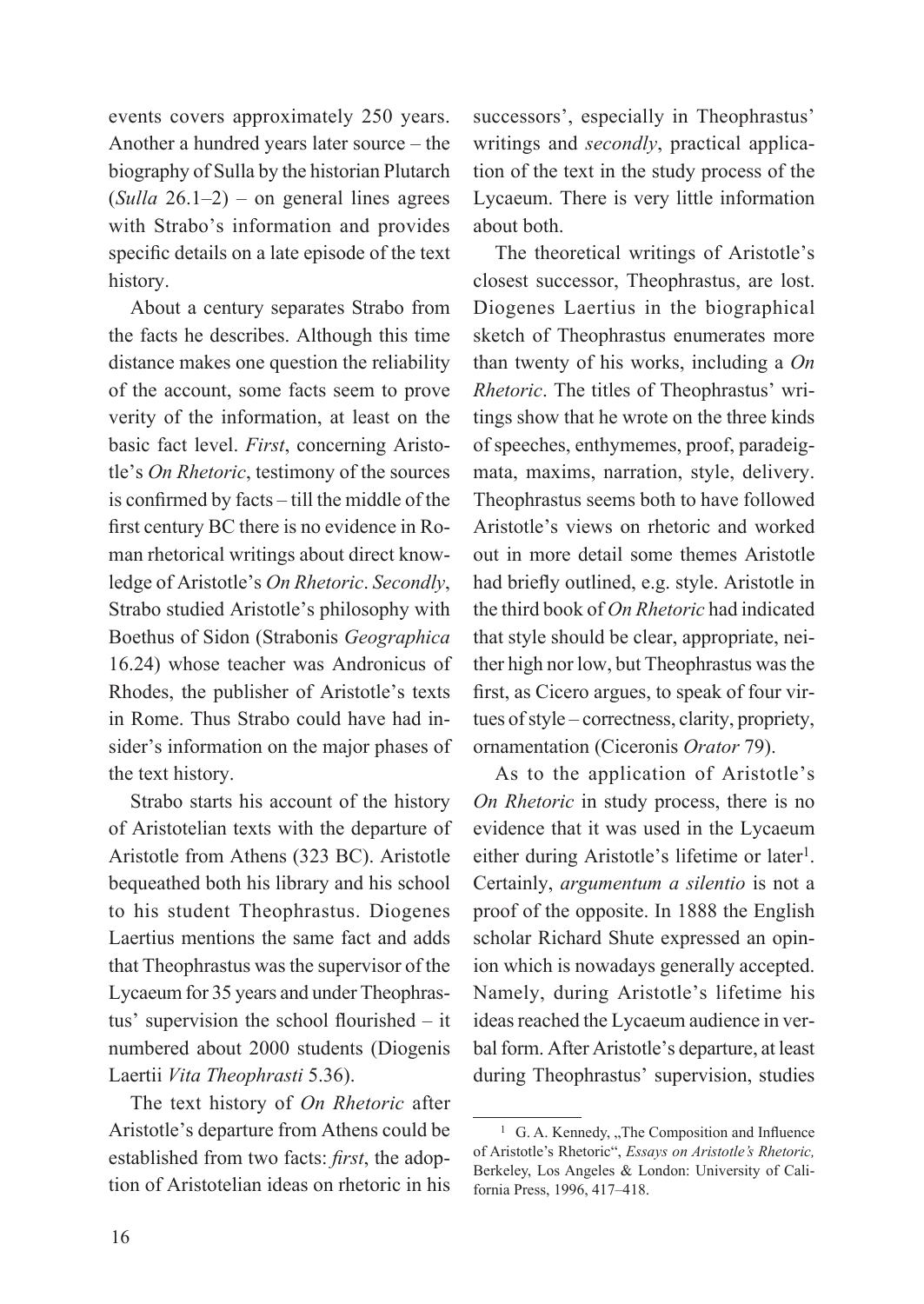continued along Aristotelian lines. R. Shute argues that both Aristotle's own notes and the notes of his students were made use of. Probably these materials were explained and commented upon, but the lecturer did not always distinguish his own ideas from those of Aristotle in a sufficiently clear way or the students failed to comprehend it. Thus every new recording of Aristotelian ideas included subjective interpretation2.

Strabo writes that Theophrastus bequeathed his own and Aristotle's library to a certain Neleus<sup>3</sup>, a former pupil of his and Aristotle's (Quintiliani *Institutio oratoria*  12.2.25) who transported the collection to Scepsis in Asia Minor. Plutarch (*Sulla* 26.2) and Diogenes Laertius (5.42–50) are in agreement with him.

Strabo points out that the loss of Aristotelian texts was destructive for the Lycaeum. Only some of Aristotle's exoteric writings had survived. Aristotelian tradition of rhetoric gradually subsided. Thus the Peripatetics were unable to philosophize according to the principles of the system and primarily engaged in dialectical debate on general issues. Quintilian argues that this was some sort of rhetorical exercise (Quintiliani *Institutio oratoria* 12.2.25). In the second century BC all the philosophical schools show a reaction against rhetoric (Ciceronis *De oratore* 1.46–47). Quintilian mentions Critolaus, a second century BC head of the Peripatetic school who denied that rhetoric was a faculty (*vis*), science (*scientia*) or

art (*ars*) and considered it to be merely a skill  $(usus)$ , and a certain Athenaeus<sup>4</sup> who called rhetoric the art of deceit (*ars fallendi*) (Quintiliani *Institutio oratoria* 2.15.23). With the publication of Aristotelian writings in the first century BC the Peripatetics resumed interest in Aristotle's theories. One of them, name unknown, even argued that Demosthenes had learned the art of oratory from Aristotle's *On Rhetoric*5. Strabo points out that with Aristotelian texts available, the Peripatetics propounded the doctrine of Aristotle more successfully than their predecessors, but had to treat many issues only as probabilities as the available copies of the texts abounded in mistakes.

More fortunate was the fate of Aristotelian writings in Asia Minor.

The most dramatic phase was when after Neleus' death the texts were inherited by his descendants, uneducated individuals who hid the books under the ground in order to save the collection from being seized for the needs of the Pergamon library. Eventually the texts were sold to a certain Apellicon, a book collector from Athens. This individual, more a book lover than a philosopher, made an attempt to restore the damaged manuscripts, but the restoration, text correctnesswise, was of low quality. After the capture of Athens Apellicon's book collection was seized by Sulla and transported to Rome (after 86 BC) – Strabo and Plutarch agree on this. In Rome Apellicon's collection was "arranged" by the grammarian Tyrannion,

<sup>2</sup> R. Shute, *On the History of the Process by Which the Aristotelian Writings Arrived at Their Present Form*, New York: Arno Press, 1976.<br><sup>3</sup> The only information on Neleus in ancient sour-

ces relates to his connection with Aristotle's and Theophrastus' libraries.

<sup>4</sup> Probably head of the Peripatetics' school in the time of Augustus.

<sup>5</sup> This view is refuted on chronological grounds by Dionysius of Halicarnasus in his *First Letter to Ammaeus*.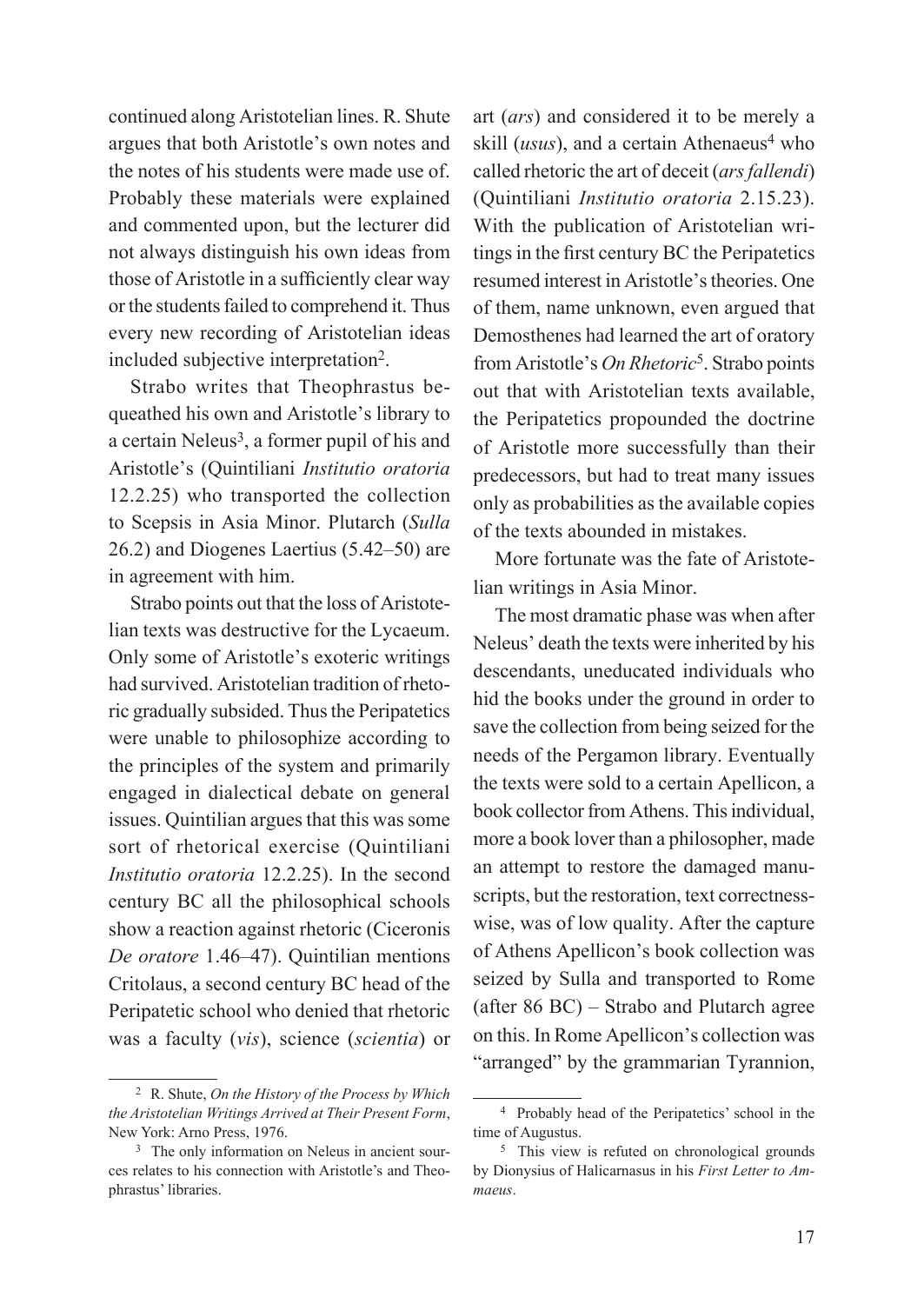a contemporary of Strabo. Plutarch states that Andronicus of Rhodes, who revived the Peripatetic philosophy in Rome, had Tyrannion's edition published.

The 3rd century Greek rhetorician and grammarian Athenaeus mentions two variants of the text history of Aristotle's writings. One of them complies with the information of Strabo and Plutarch that Sulla seized Apellicon's book collection. The other variant of the text history tells that Neleus sold Aristotle' manuscripts to the rulers of Egypt to be kept in the library of Alexandria (*Deipnosophistae* 1.3; 5.214).

Although there have been attempts to harmonize these two variants, i.e., that Neleus' descendants sold to the rulers of Egypt the publicly available Aristotelian texts, but later the unique Aristotelian manuscripts were sold to Apellicon<sup>6</sup>, the need for such reconciliation is questionable. Athenaeus in his fifteen books of *Dinner-table Philosophers* mentions about 800 authors and 2000 texts. He has, most probably, made use of secondary sources, thus singular discrepancies are understandable. Besides, in establishing a link between Aristotle and the library of Alexandria, Athenaeus is not unique. Other sources uphold this tradition as well. Strabo writes that Aristotle helped the rulers of Egypt to organize the library of Alexandria (*Geographica* 13.54). The pseudo-epigraphic *Letter of Aristeas*7, the earliest source which mentions the library of Alexandria, provides an indirect link between Aristotle and the library, saying that the library was organized by a follower of Aristotle, Demetrius of Phaleron.

Although the ancient sources show concern with the text history of Aristotelian writings, obviously even in antiquity it was not clear. Maybe the reason for concern was the existence of several variants of Aristotelian texts – a fact which is purported by Strabo's account. Evidence of this is provided by other ancient sources. There is no unanimity regarding the structure of Aristotle's *On Rhetoric*. Diogenes Laertius mentions Aristotle's *On Rhetoric* in two books and a treatise on style. Demetrius, when referring to Aristotle's treatise *On Style* (*Peri hermeneias* 116), seems to mean an independent work. Quintilian (*Institutio oratoria* 2.17.14) knows Aristotle's *On Rhetoric* in three books.

Anyway, once the edition of Andronicus of Rhodes had been published, the Roman world had access to Aristotle'. Nevertheless, there seems to have been some limited knowledge of Aristotelian ideas (if not the text) already before. Two texts of the first half of the first century BC – *Rhetoric for Herennius* and Cicero's *On Invention* – imply this.

Although Aristotle is not mentioned in the practice-oriented *Rhetoric for Herennius,*  one of the delivery components – voice – is discussed in terms of volume, stability and flexibility (*Rhetorica ad Herennium* 3.20– 22) which are adaptations of the Aristotelian system (*Ars Rhetorica* 3.1).

Cicero's *On Invention*, written in early youth, maybe at the age of sixteen or eigh-

<sup>6</sup> P. D. Brandes, *A History of Aristotle's Rhetoric, With a Bibliography of Early Printings,* Metuchen, N.Y. & London: The Scarecrow Press, 1989, 5. 7 The so-called *Letter of Aristeas* is a pseudo-epi-

graphic text of the Hellenistic age. Iosephus Flavius in his *Antiquities of the Jews* (XII: ii) mentions a letter by a certain Aristeas to Philocrates, describing the Greek translation of the Hebrew Law by seventy-two interpreters sent into Egypt from Jerusalem at the request of the librarian of Alexandria.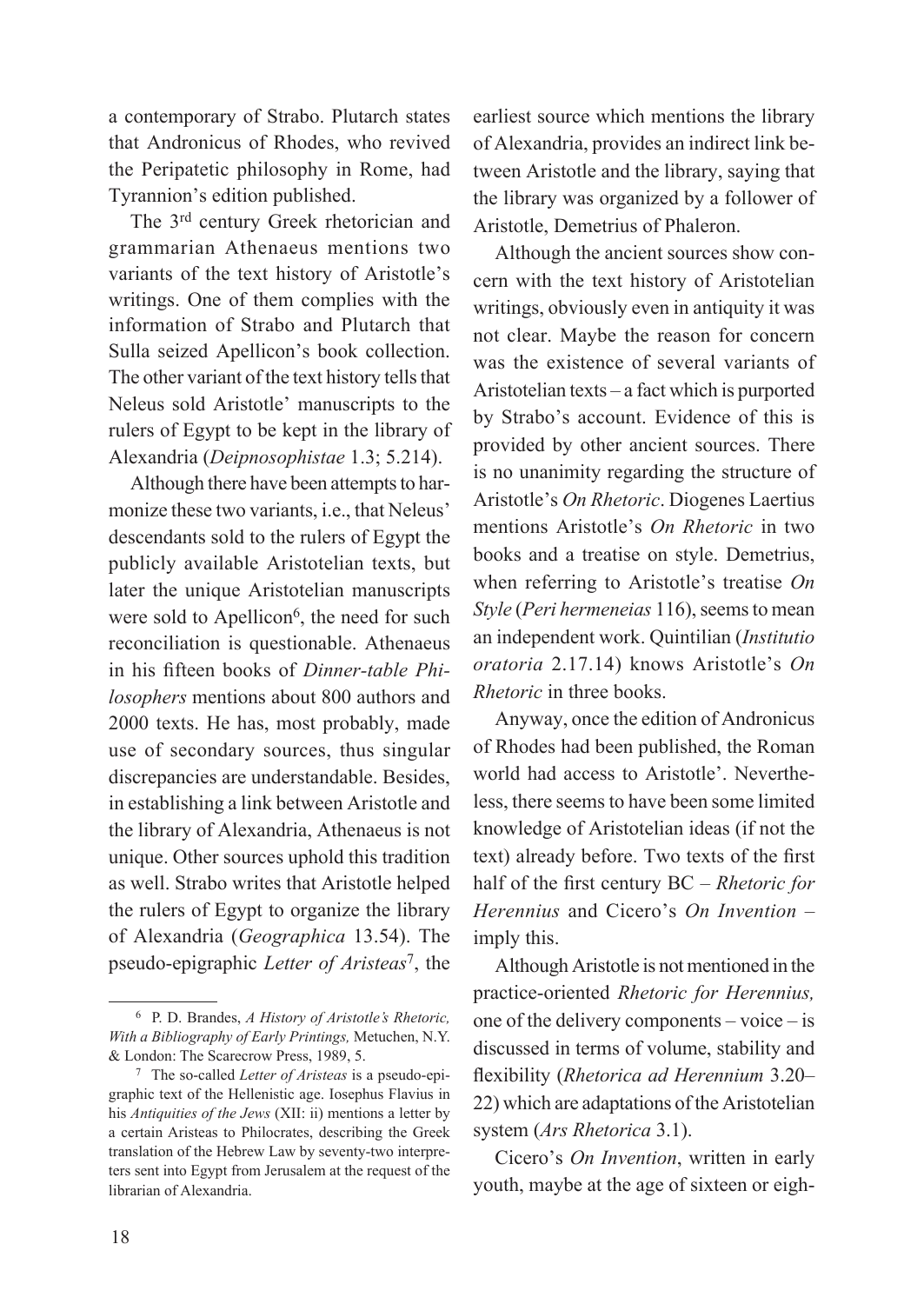teen (90-ties BC) with a young person's self-confidence, is different as for references to Aristotle and his ideas. Cicero declares himself to be a follower of Aristotle and like Aristotle he considers rhetoric to be an art (*De inventione* (1.7)). When Cicero explains the three areas of oratorical activity – demonstrative (*genus demonstrativum*), deliberative (*genus deliberativum*) and judicial (*genus iudicale*) (1.7) – he refers to Aristotle. Yet this is not what Aristotle has said. Aristotle speaks of three types of oratory (*Ars Rhetorica* 1.4), not three areas of oratorical activity.

It is evident that Cicero knew something of Aristotle and of Aristotle's *On Rhetoric*, but he had not read the text. There is no evidence that *On Rhetoric* was available in Rome till Andonicus' edition was published<sup>8</sup>. An early Roman reference to Aristotle's *On Rhetoric* which conveys knowledge of the text is the *First Letter to Ammaeus* by the Greek rhetorician of the second half of the first century BC Dionysius of Halicarnassus. Still this does not exclude the possibility that some individuals were familiar with Aristotelian texts or were in possession of them. Probably Roman rhetoricians were aware that Aristotle had written on rhetoric and they had some knowledge of the relevant Aristotelian ideas, as the case of Cicero shows. Cicero's inaccurate rendering of Aristotle's statements suggests mediated information.

Cicero wrote his second discussion of rhetoric, the treatise *On the Orator*, in 55 BC<sup>9</sup>. Although the earliest direct Cicero's reference to Aristotle's *On Rhetoric* appears only in 46 BC10, in *On the Orator* Cicero's knowledge of Aristotle's *On Rhetoric* is irrefutable. *On the Orator* contains numerous references to Aristotle's views on rhetoric and to Cicero's adoption of Aristotelian ideas<sup>11</sup>. This evidence is supported by some facts Cicero mentions in his letters, although they relate to Aristotle's texts in general, not to *On Rhetoric* specifically. Cicero knew people who had or could have first-hand contact with Aristotelian writings. So in a letter written in 55 BC Cicero refers to working in the library of Sulla's son Faustus (*Ad Atticum* 4.10) – most probably the library contained the Aristotelian esoteric texts, confiscated by Sulla from Apellicon. Besides, Cicero may have acquired and read Aristotle's works even earlier – in a letter of 56 BC he refers to the services of Tyrannion, the editor of Aristotelian texts,

<sup>8</sup> G. A. Kennedy, *A New History of Classical Rhetoric*, Princeton: Princeton University Press, 1994, 62–63; G. A. Kennedy, *Aristotle. On Rhetoric. A Theory of Civic Discourse*, Oxford: OUP, 2007, 308. This traditional assumption is questioned by J. Barnes ("Roman Aristotle", *Philosophia Togata* ii, Oxford: OUP, 1997, 16–17). He argues that the idea of the singularity of Andronicus' published Aristotelian texts was artificially cultivated in order to stress closeness to the originals and thus increase the value of the publication. J. Barnes considers that Aristotle's texts were available in Rome much earlier.

<sup>9</sup> The earliest known reference to the completed *De oratore* is a letter written in 54 BC to Lentulus Spinther (*Ad familiares* 1.9).

<sup>10</sup> In the *Orator* (*Orator* 114) Cicero translates a sentence from Aristotle's *Rhetoric*.

<sup>11</sup> These references are expressed by a participant in the discussion. Thus a question arises whether the speaker pronounces Cicero's views. The answer is provided by another letter in which Cicero states that Aristotle expresses his ideas through the speeches of the discussion participants (*Ad Atticum* 13.19). As Cicero himself has remarked on the closeness of *On the Orator* to Aristotle's dialogues, presentation of a theme in *On the Orator* is Cicero's own viewpoint. So the words of Antonius, the protagonist of the second book (*De oratore* 2.160), that he does not deviate far from Aristotle in fact refer to Cicero himself.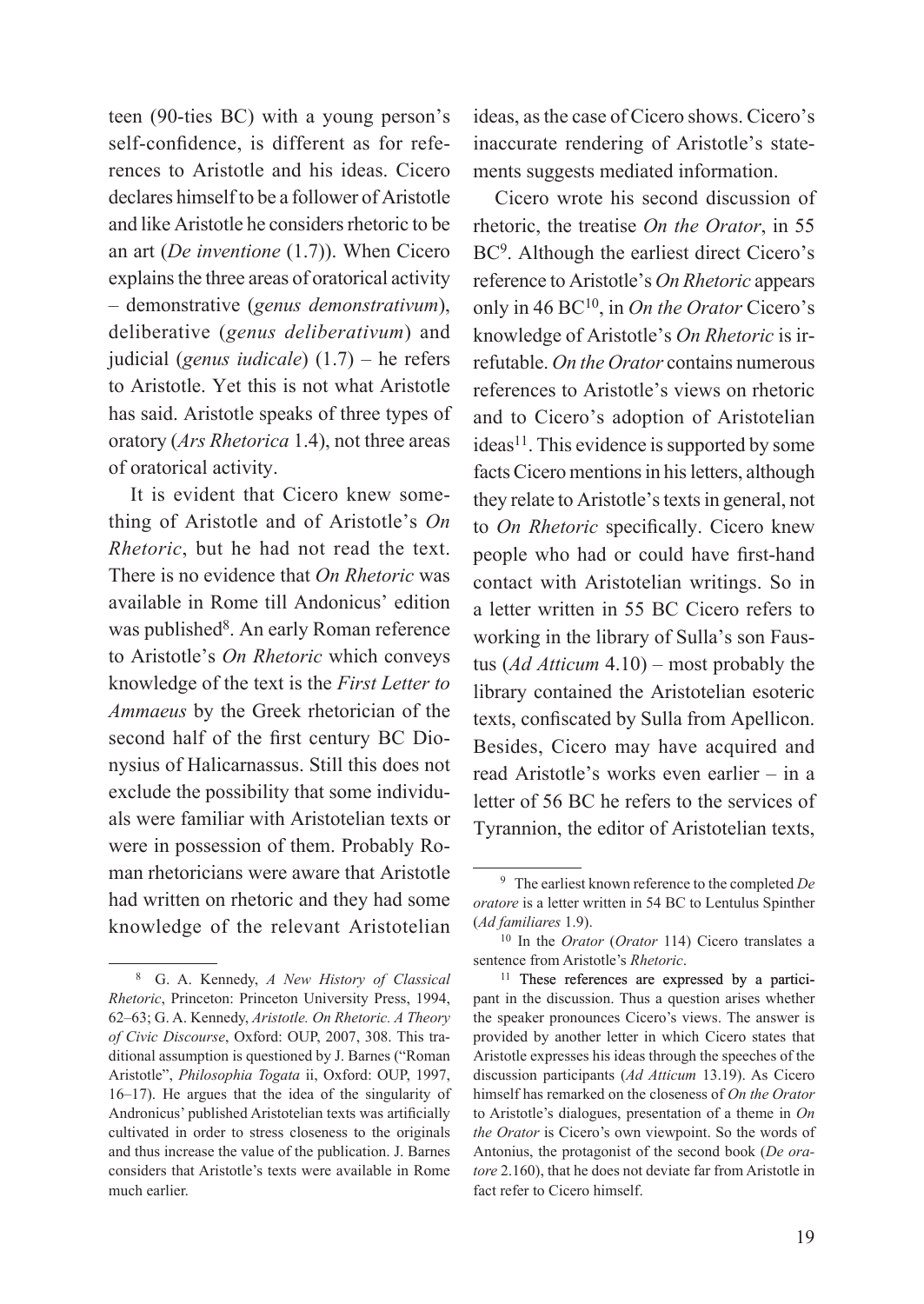in arranging his own library in Antium (*Ad Atticum* 4.8). More specific, unquestionable information regarding Cicero's knowledge of Aristotelian writings appears in a letter addressed to Lentulus Spinther (*Ad Familiares* 1.9.) Cicero argues that he has written *On the Orator* in the "Aristotelian manner" (*Aristotelio more*). Certainly Cicero with the "Aristotelian manner" does not mean Aristotle's *On Rhetoric*, as this text is a discussion in the form of a narrative, while Cicero's relevant text is a dialogue. In *On the Orator* Cicero characterizes "Aristotelian manner" as presentation of the views of a dialogue participants in the form of a substantiated exposition, so he obviously considers his treatise to be similar in form to the lost Aristotelian philosophical dialogues.

Cicero follows Aristotelian tradition in the discussion of invention (2.114–306), and especially – in characterizing the three objectives of the speaker. Both Aristotle and Cicero agree that the objective of the speaker is persuasion of the audience. Aristotle indicates the applicable non-rhetorical means of persuasion – those that exist objectively – and rhetorical means of persuasion – those that the speaker has to find or arouse. He divides the rhetorical means of persuasion into three groups: arguments (*logos*), moral characteristics of the speaker (*ethos*) and attitude of the audience (*pathos*) (*Ars rhetorica* 1.2). Cicero for his speaker defines three objectives: to prove (*probare*), to conciliate (*conciliare*) and to sway to emotion (*movere*) (*De oratore* 2.115, 121, 128). For Cicero proving requires the use of Aristotle's objective proofs and arguments, conciliating echoes Aristotle's moral characteristics of the speaker and swaying to emotion – Aristotle's attitude of the audience.

Cicero's and Aristotle's systems are basically uniform, but the content of the system components is different. These differences are significant enough and show that in different cultures an absolutely uniform system is impossible.

In discussing the function of proving, Cicero more than Aristotle focuses on the objectively existing proofs. He supplements the five Aristotelian non-rhetorical proofs with different legislative norms and various types of contracts (*De oratore* 2.100, 116). This is due to the fact that in comparison with Athens of Aristotle's times, Roman system of civil law was much more developed. Contrariwise Roman culture was not concerned with the elaborate Aristotelian discussion of argument from the perspective of logics (*Ars rhetorica* 2.23–25), thus Cicero adopts only a small part of it – the idea of topics suitable for multiple cases of argumentation (*loci*) (*De oratore* 2.163–173).

Although the Ciceronian idea of conciliating the audience interacts with the Aristotelian concept of *ethos*, the moral characteristics of the speaker which create a favourable impression on the audience, Cicero's perspective is different. Aristotle has a mental picture of a speaker in a public assembly or at a court of justice who represents his own interests and strives to create a good impression of himself. Cicero's speaker is an advocate, and for him it is essential to project a likeable image not only of himself, but also of his client (*De oratore* 2.182–185), as both of them by conciliating the audience promote persuasion. Therefore for Cicero the Aristotelian idea of *ethos* ap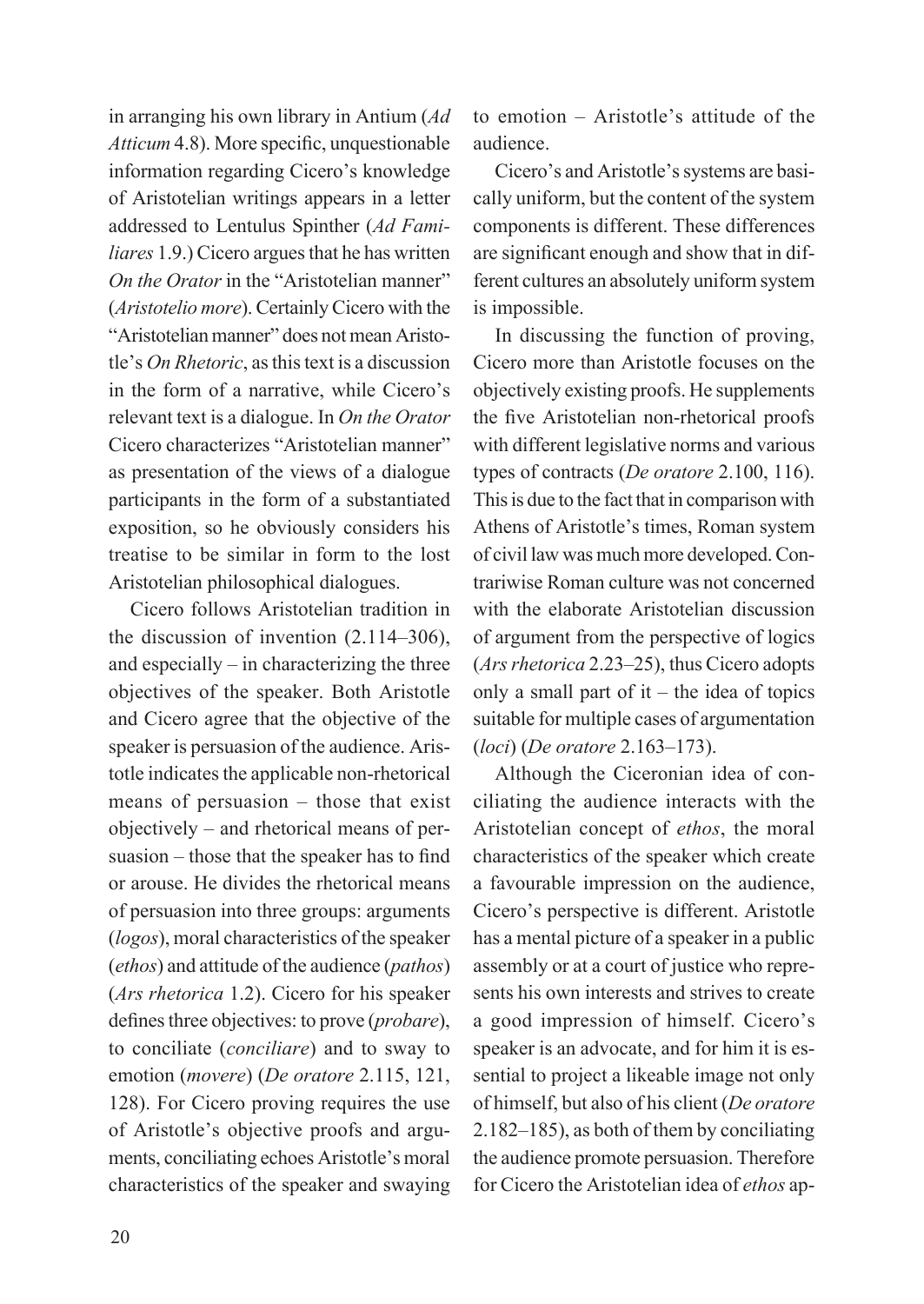plies also to the client, although the focus of his discussion is on the speaker.

The Ciceronian idea of a prepossessing speaker is somewhat different from that of Aristotle. Aristotle outlines those projected qualities of the speaker that will conciliate the audience – reason (*phronesis*), virtue (*arete*) and benevolence (*eunoia*) (*Ars rhetorica* 2.1.). Cicero argues that the speaker should create the impression of himself as being a decent (*probus*), virtuous (*bene moratus*) and a good (*bonus*) person (*De oratore* 184).

The different projected qualities required for a prepossessing speaker are entailed by the different target audiences of the Aristotelian and Ciceronian speakers. Cicero's and Aristotle's texts offer enough evidence that in Athens and in Rome the speaker addressed different target audiences. In Athens the target audience were several thousands of people from different social ranks, and the speaker in his image projected compliance to common values – reason, virtue and benevolence. Therefore Aristotle stresses that the speaker must know how to speak with different people, and he characterizes types of individuals in accordance with their age, social rank, wealth and power (*Ars rhetorica* 2.12–17). Cicero does not delve into such a discussion. In Rome, although the audience could be quite heterogeneous, the real target audience were decision makers, and the speaker addressed homogenous audience, a comparatively small group of social elite. As the speaker habitually belonged to this social group, his reason and benevolence were a matter of course and he could concentrate on his self-image of *vir bonus*<sup>12</sup>.

12 E. Fantham, *The Roman World of Cicero's De oratore*, Oxford: OUP, 2006, 174–175.

The differing target audiences of Aristotle and Cicero in order to be swayed to emotion require different approaches. As Aristotle's audience is heterogeneous, arousal of the desired attitude is difficult. The speaker must have knowledge of emotions, as well as possess skills of creating and placating them. Therefore Aristotle provides detailed discussion of nine types of emotions (*Ars rhetorica* 2.2–11). Cicero looks at emotions from the viewpoint of an advocate. The advocate must perceive the attitude of the decision makers – whether they are benevolent or their benevolence has to be gained. Detailed discussion of emotions is not pertinent (*De oratore* 2.206).

Significantly enough, Aristotelian influence in the rhetorical handbooks of the Roman imperial period covers persuasion of the audience. The *Anonymous Seguerianus*13, probably an epitome of a second century text, and the rhetorical handbook of Valerius Apsines, a third century sophist in Athens, follow the Aristotelian approach to means of persuasion, dividing them into non-rhetorical and rhetorical, the latter being divided into *logos*, *ethos* and *pathos*14.

Thus circulation of the "arranged" Apellicon's book collection in Rome from the first century onward ensured availability of Aristotelian writings in Rome. References to Aristotle's *On Rhetoric* and to Aristotle's rhetorical ideas bear witness to this fact. Aristotelian doctrine of three types of oratory – deliberative, judicial and epideictic – and the theory of means of persuasion was

<sup>13</sup> The text is named for Seguier de St. Brisson who in 1843 discovered it in a Paris manuscript.

<sup>14</sup> *Rhetores Graeci*, ed. E. Spengel, Leipzig: Teubner, 1853, 427–460, 331–414.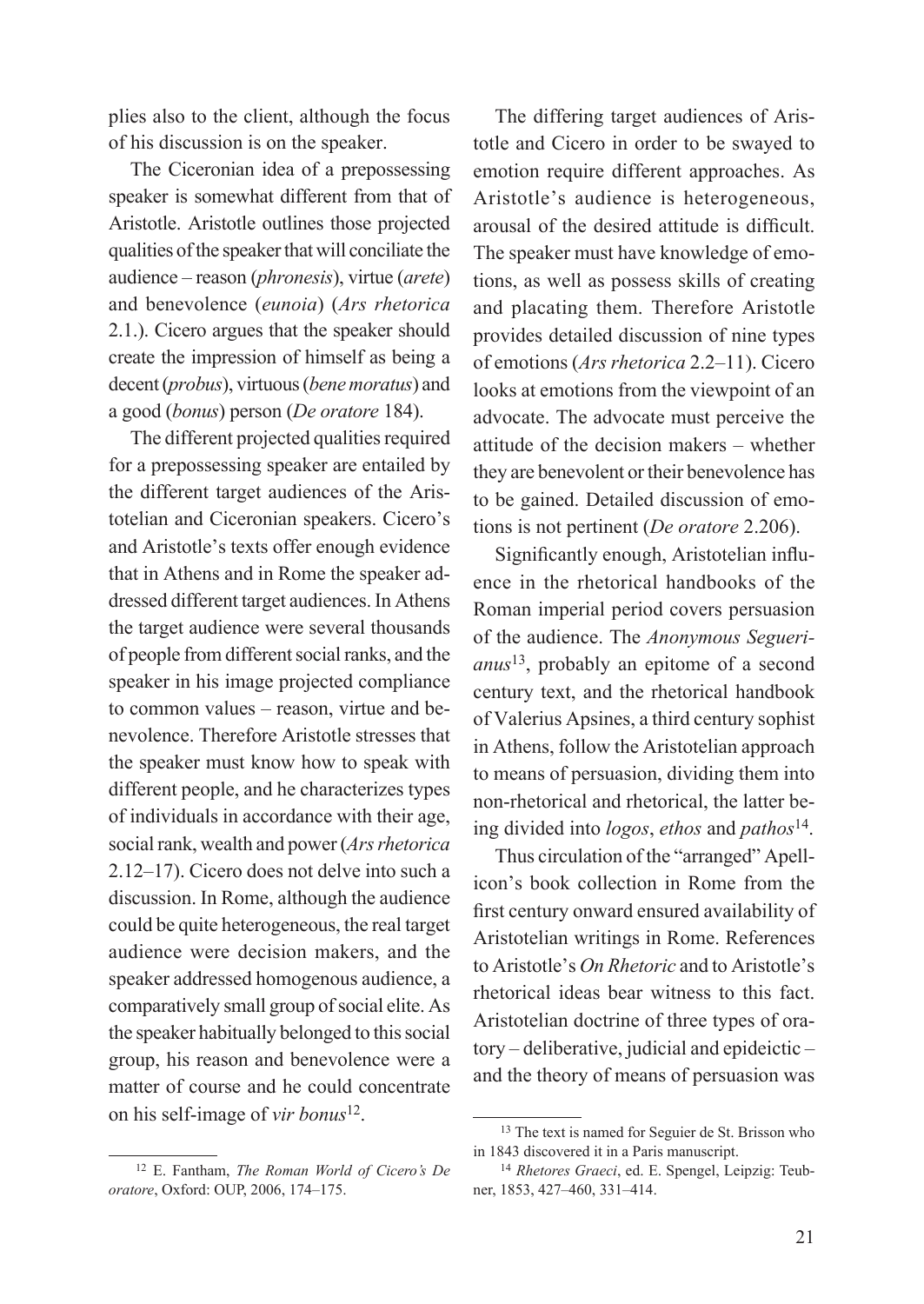generally accepted. Otherwise the influence of Aristotelian ideas on Roman rhetorical culture was insignificant<sup>15</sup>.

This apparent incongruity – availability and knowledge of Aristotle's *On Rhetoric* and its slight impact on Roman rhetoric can be explained by the non-compliance of Aristotle's text to the orientation of Roman rhetorical culture. Roman rhetoric was mainly concerned with two areas of research which had originated after Aristotle – *stasis* theory, a systematic way to determine the central question in a speech, and studies of tropes and figures of speech.

*Stasis* theory was developed by Hermagoras of Temnos in the second century BC16. In the *Rhetoric for Herennius* and Cicero's *On Invention* the discussion of invention is based on *stasis* theory. *Stasis*  remained a major issue of study in the rhetorical writings of the Roman imperial period (Quintilian, Hermogenes). As to Aristotle, he had outlined the issue of *stasis* in judicial speeches (1.13.9–10; 3.17.1), acknowledging the necessity of establishing the question at issue, but did not discuss the ways and means of doing it. Thus from the perspective of a substantial aspect of Roman rhetoric Aristotle's text was of no interest.

Tropes and figures of speech were the other major area of Roman rhetorical studies. Beginnings of research in this field are obscure, but ancient testimony suggests Stoics' grammar studies in the second cen-

tury  $BC^{17}$ . Style is the subject matter of the Greek treatise *On Style*, attributed to the otherwise unknown Demetrius and dated probably with the early first century BC. The major Roman rhetorical studies deal with tropes and figures as ornamentation of style. Discussion of this subject matter reveals the practice-oriented and didactic character of Roman rhetoric. So *Rhetoric for Herennius* within the framework of noble style discusses 64 tropes and figures, defining and exemplifying them. Cicero in his treatises *The Orator* (75–121) and *On the Orator* (3.149–181) examines style and means of expression at theoretical and practical level. Quintilian in his *Education of an Orator* discusses tropes and figures in much detail (8, 9). Ornamentation of style was explicated also in the Greek treatises of the Roman imperial period – the most significant being Ps. Longinus' *On Sublimity* and Hermoges' *On Types of Style*. As to Aristotle, although he discusses style in the *On Rhetoric*, he does not do this in the terms of figures of speech and tropes, but for a brief outline of metaphor. Already the first century BC Roman rhetorical tradition would consider it inadequate.

Other major themes of Roman rhetorical theory were delivery (Quintiliani *Institutio oratoria* 11), memory (*Rhetorica ad Herennium* 3.28–40) and arrangement of the speech (*Rhetorica ad Herennium* 3.16–18). Aristotle's text in this respect also was of

<sup>15</sup> G. A. Kennedy, *A New History of Classical Rhetoric*, Princeton: Princeton University Press, 1994, 63; G. A. Kennedy, *Aristotle. On Rhetoric. A Theory of Civic Discourse*, Oxford: OUP, 2007, 308.<br><sup>16</sup> Hermagoras' works are lost, but his theory can

be reconstructed from Cicero's *De inventione*, in which the author makes numerous references to Hermagoras' teachings (*De inventione* 1.8, 12, 16, 97).

<sup>&</sup>lt;sup>17</sup> Tropes were considered to be part of grammar (Dionysii Thracis *Ars grammatica* 1). The earliest known discussion of tropes is the one by Tauriscus, a student of the second century BC Stoic philosopher and grammarian Crates (Sexti Empirici *Adversus mathematicos* 1.249). The second century Roman grammarian Fronto ennumerates figures of thought and refers his list to the second century BC Stoic Chrysippus (Frontonis *De eloquentia* 1.15).